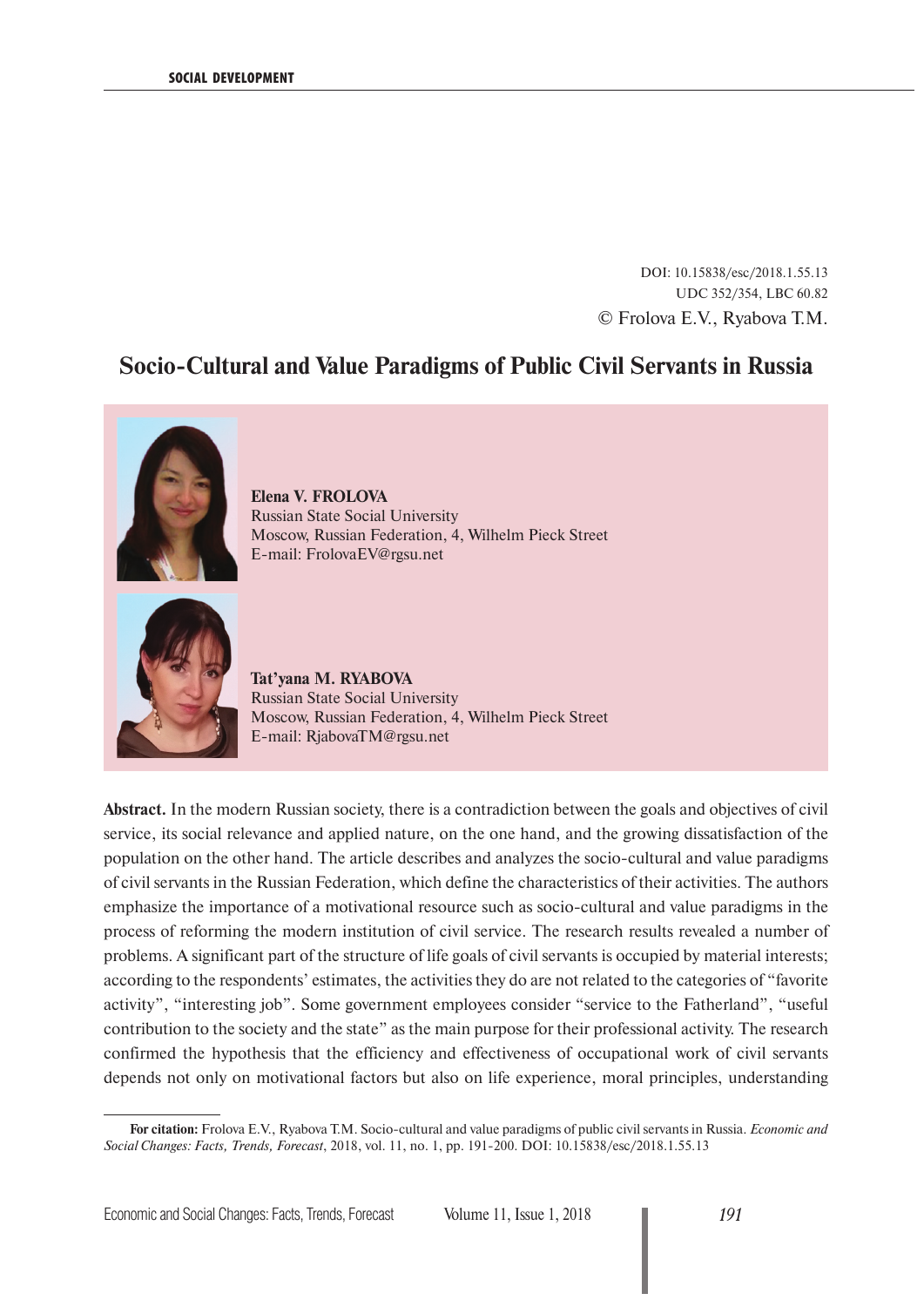of one's role in the process of implementing the state policy and life strategy. The routine nature of work does not live up to employees' expectations evening political activities and state administration. Bureaucratic values, lack of interaction with the external environment, authoritarian management style, and rigid subordination affect the employee's identity and behavior. Government employees due to personal characteristics and character specifics, assessing themselves and their experience higher at the career ladder, either search for a new position themselves, a different kind of activity to meet their life strategy, or stop developing professionally. Socio-cultural and value paradigms of government employees vary according to the category and group of positions. We also confirmed the hypothesis concerning the category "experts" of leading and senior groups of positions that public service is considered by employees and citizens not as a value-regulatory complex providing interaction between the state and the society in order to meet the interests of the latter, but as a mechanism for achieving financial success.

**Key words:** civil service, value paradigms of public civil servants, life strategies of a civil servant, image of public service, career.

**Introduction.** Civil service in modern Russia is an institution of administrative power reflecting the milestones in the history of the Russian statehood formation, constantly reformed in order to optimize and fight corruption.

According to Federal Law No. 58-FZ "On the system of civil service in the Russian Federation", dated 27.05.2003, state civil service is "a type of civil service representing professional civil activity of citizens occupying positions of state civil service in order to provide the execution of powers of federal state bodies, state bodies of constituent entities of the Russian Federation, people occupying substituting state positions in Russia and people occupying substituting state positions in constituent entities of the Russian Federation"1 .

In the broadest sense, state and municipal service is understood as a type of professional activity of citizens implementing the objectives and functions of state and municipal authorities. Civil service provides the implementation of state functions and powers. Civil service as a political institution performs the following functions: protection of the state's political system; creation of conditions for strengthening the relations between the state and the citizens, public associations; overcoming alienation of power from the citizens; building effective interaction of political elites and civil servants, etc. Civil service as a social institution performs functions of control over the realization of citizens' interests; promotion and protection of their rights and freedoms; organization and provision of state social services; regulation of the social status of civil servants, etc. The effectiveness of implementation of objectives set for the institution of civil service depends on the citizens' assessment of work performed by government bodies, the satisfaction of the society with the work of the system of public and municipal administration [1], the stability of the political system, citizens' interaction with the current government, which together determine the socio-economic well-being of the population.

In recent decades, there have been discussions about the crisis of civil service legitimacy, reducing citizens' trust in it and its

<sup>&</sup>lt;sup>1</sup> Article 5 of Federal Law No. 58-FZ "On the system of civil service of the Russian Federation", dated May 27, 2003. Available at: http://base.garant.ru/185886/1/#block\_100 (Accessed: 5.05.2016).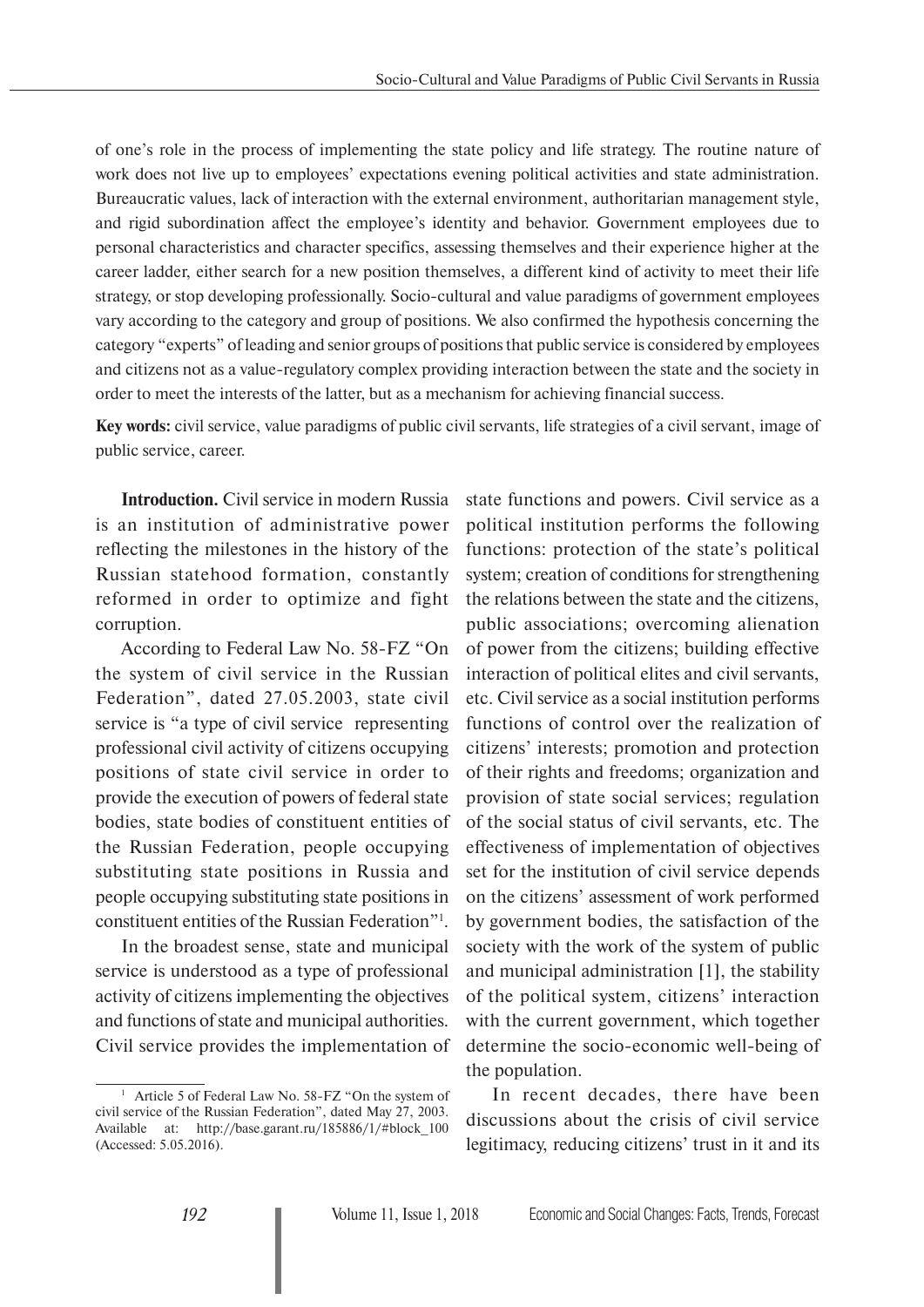system, inability of the administrative system to respond to challenges of today and especially tomorrow. According to sociological surveys, in some countries the number of people who consider the amount of taxes they pay proportionate to what they receive from the state is declining, and, conversely, the share of those who believe that the state waste taxpayers' money is increasing. It is recognized that the existing systems of administration "proved completely inadequate for addressing both political and administrative objectives" [2, p. 233]. The reduction in corruption, the development of pluralism in public administration, and the focus on citizens' needs are the most important areas of modernization of the civil service in modern conditions [3]. "The most significant constraints for the country's socio-economic and political development are the ethical erosion of civil service, challenges in succession planning, and lack of competent leadership" [4]. Public services must meet the needs of the population and basic citizens' requirements [5].

Over the past decade, research works on preparation, training, career, construction of organizational culture [6; 7], and direct professional activity of civil servants [8; 9; 10] became particularly relevant. The development of a stable employer brand by civil service bodies is seen as an opportunity to attract and retain young professionals [11]. We stress the need to reform the bureaucratic system of public administration through using a competencybased approach to civil service [9].

The study and formation of the sociocultural and value paradigms of civil servants is one of the topical areas of the scientific discourse. The complex of ethical an legal mechanisms is considered one of the most effective ways of overcoming the obviously unsatisfactory situation in this sphere of social life in modern conditions [12]. A number of scholars investigated the issue of formation of value paradigms of civil servants using an aspect-oriented approach [13; 14], others used the psychological-acmeological approach [15; 16].

In the framework of establishing a new model of civil service in Russia we should emphasize a special role of a motivational resource [17] such as socio-cultural and value paradigms. In a number of research works these concepts are treated as identical. However, the authors distinguish the key elements of their content the following way. The value paradigms of civil servants include the reflection of values, moral ideals, moral convictions and ethical principles formed during the socialization process. The socio-cultural paradigms of civil servants largely characterize their social expectations, standards, life strategies defined by their lifestyle, social status, and membership in a particular socio-professional group.

#### **Method**

*The purpose for the study* is to identify and analyze the major socio-cultural and value paradigms of civil servants.

## *The empirical framework includes the results of the following sociological research:*

1. Sociological research "Development of social, cultural and moral values of state civil service" for 2013–2014 (R1). The research involved citizens who participated in competitive selection for civil service positions in the Government of the Moscow Oblast (N=365), as well as those occupying state civil service positions in the Government of the Moscow Oblast (N=130). The payroll-based probability sampling method is used.

2. Sociological research "Building a positive image of civil service" (R2). Singlestage sampling is used: 97 civil servants of the Central Office of the State Duma of the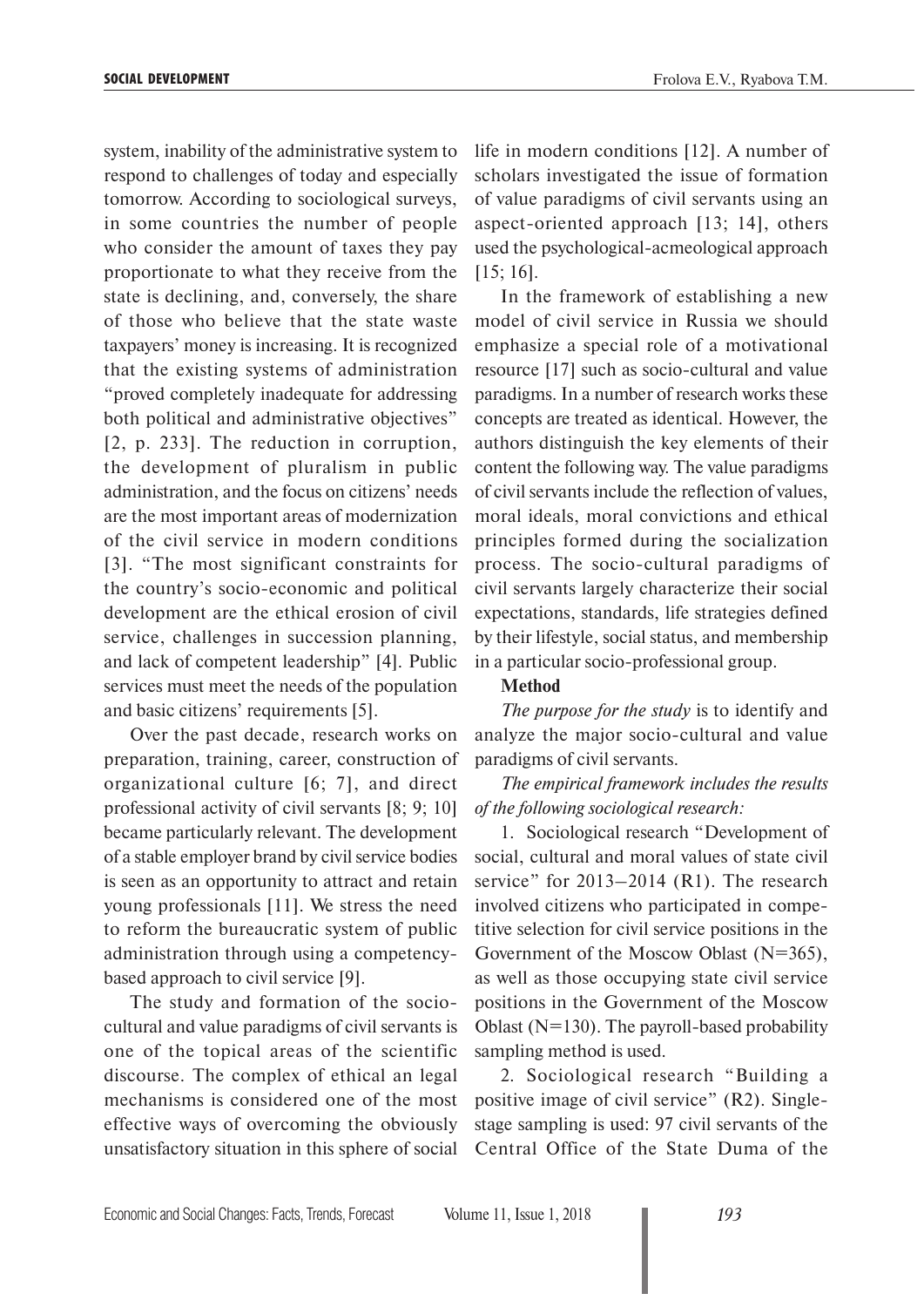Federal Assembly of the Russian Federation, 42 – of the Beskudnikovo Council of Northern Administrative Okrug of Moscow, 30 – of the Lyublino Council of Moscow, 89 – of the Ministry of Labor and Social Protection of the Russian Federation, 38 – of the Prefecture of South-Western Administrative Okrug of Moscow, 58 – of the Department of Education of Moscow (N=354), 73 state and municipal management students from Russian State Social University. The study was conducted from October 2014 to April 2015.

3. Sociological snapshot surveys of state and municipal management graduates from Russian State Social University through distribution of questionnaires on the Internet (R3). The survey included graduates from 2008, 2009, 2014 and 2015 (N=103). Among the graduates were selected those who work or worked in civil service. The survey did not take into account the tenure of civil service at the moment.

We also used research results from VTsIOM (Russian Public Opinion Research Center) and FOM (Public Opinion Foundation).

## **Research results.**

*Life strategies of civil servants*. Today, due to the personnel policy pursued by the government over the past 10–15 years, citizens who have extensive experience in commerce pursue civil service. "The statement that to increase the efficiency of civil service and successfully fight corruption in public organizations people should work with special motivation, is considered axiomatic" [18]. The most important incentives are the stability of civil service amid economic crisis (68% of respondents applying for the senior group of positions) and the opportunity to benefit the society and the state (47% of respondents pursuing leading and main groups of positions). However, only 34% of respondents

chose the variant "working peacefully until I retire" (R1, N=365).

An important issue is how civil servants and citizens participating in competitive selection for civil service positions see themselves, their contribution and their place in the state. As shown by the research results (R1), almost half of respondents think that they deserve more than they have at the moment. During the working process there is a contradiction between the citizen's life strategies, their position in the society and their current service occupation. After two or three years of work the labor efficiency of a service employee begins to decline, their interest in professional activity subsides. Forty-eight percent of respondents claimed "I would like to change my current position more frequently within career development", and 35% – believe that their "personal and professional experience and knowledge exceed their job functions". It is probable that personnel reshuffling within modern civil service do not reflect the real needs of the employees; more efficient work with personnel reserve would improve labor performance of the entire state system. According to the results of assessment, 1/3 of the employees undergoing the procedure shall be enrolled in the personnel reserve, while only less than 5% of candidates get the real promotion during the next  $1-3$  years. The practice of carrying out personnel-related activities for the development of the potential of civil service candidates is not widespread. Civil servants due to their personal characteristics and specific characteristic features of those considering themselves and their experience above their current position try to either search for a new job satisfying their life strategies or stop developing professionally; it becomes difficult to motivate them to effective action  $(R1, N=130)$ .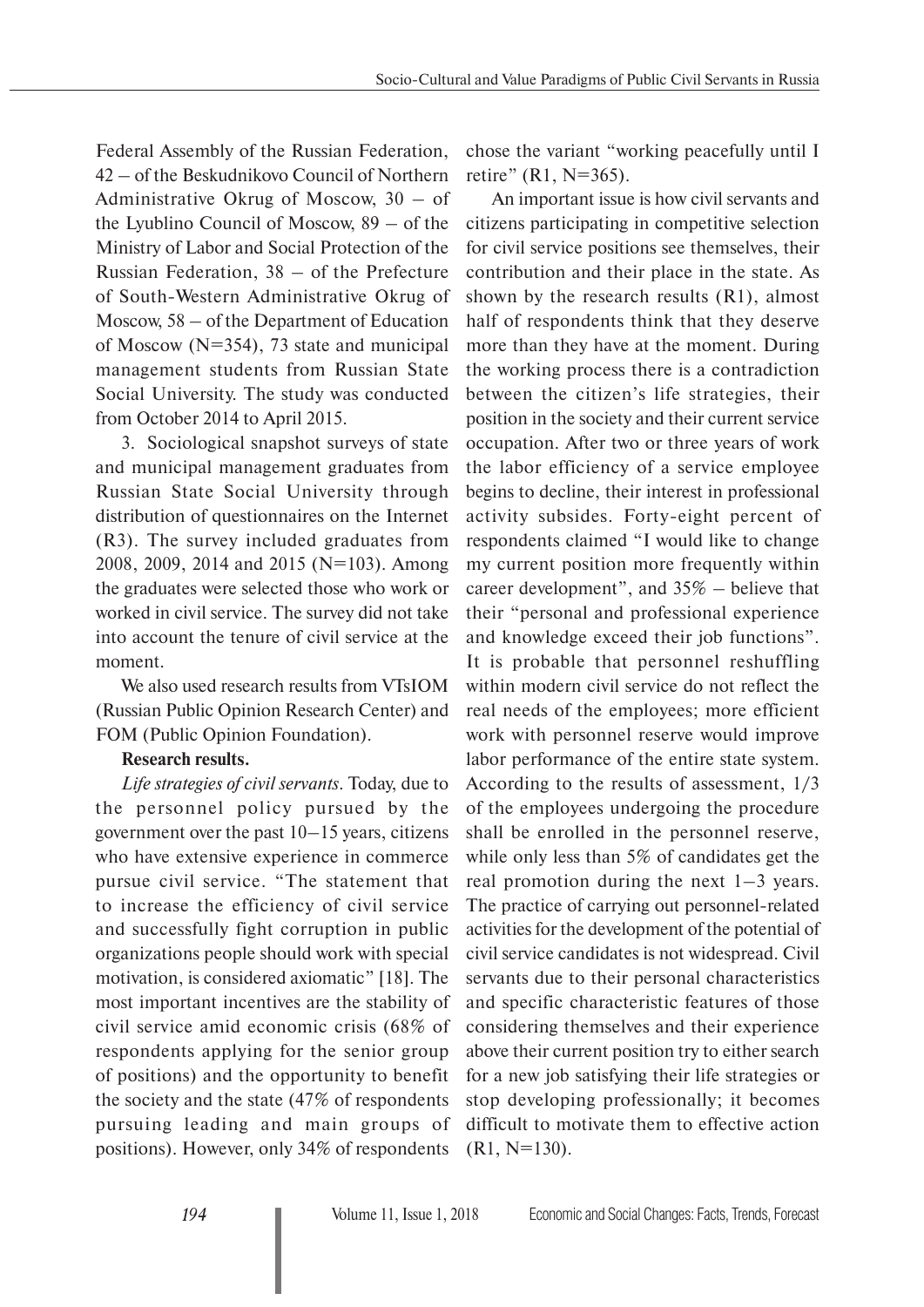The algorithm of life strategies of civil servants depends both on their personal potential and self-esteem and on socio-cultural paradigms, spiritual and moral development. In many surveys civil servants of leading and main groups note that the main purpose for professional activities is "to benefit the society and the state", "to serve the Fatherland", "to solve important public issues", "patriotism", etc. Forty-eight percent of respondents mark the priority of patriotic values,  $36\%$  – sustainable social situation, 29% – material well-being  $(R2, N=354)$ . These indicators conclude that for them, there is no direct dependence of labor productivity from incentive payments; the performance is significantly affected by life experience and life strategies.

*The values and personality characteristics of modern Russian civil servants.*

Modern civil service in Russia is a prestigious job with a closed recruitment system despite the declared principles of transparency and citizens' equal access to it. Despite government actions and implemented personnel selection information technology, the gap between the state and the society remains significant. The study of moral contradictions of the society and state authorities remains relevant: creation of unified standards and ideals, overcoming citizens' moral degradation, implementation of moral and ethical principles in everyday life. The studies show that professional culture of civil servants is focused on bureaucratic values since there is no open interaction with the external environment; authoritarian management style is used, rigid subordination takes place. It affects the personality of civil servants, their behavior and manner of interaction. Thirty-five per cent of respondents believe that government employees are a special category of citizens with a specific style and external features of behavior (R3).

Many state and municipal management graduates after receiving higher education venture into civil service, but only 5–10 % stay in office after 3 years. This is due to a number of reasons: inflated expectations in the level of material security and its compliance with labor efforts (76%); excessive bureaucracy and red tape (72%); specific features of corporate culture of public authorities (25%); psychological problems within the team  $(18\%).$ 

During the survey of civil servants (R1, N=354) 31\% of respondents said that in the early years of working in civil service they experienced certain socio-psychological discomfort due to changes in perception and submission of information, demeanor and interaction with colleagues.

According to the results of the VTsIOM survey, civil servants are characterized by certain limits in the system of values defining possible behavior parameters in order to achieve success. Only 38% of respondents gave an affirmative answer to the question: "Do you personally agree with the following opinion: in order to succeed in our days, one has to break all the rules?"

Contrary to the stereotypes about a great significance of personal contacts for career in civil service, the survey results indicate the opposite and illustrate the role of factors such as personal motivation and professionalism. Civil servants, choosing significant factors of success in life, prioritize financial resources (31%) and education (25%). The role of personal motivation was stressed by 31% of respondents: "desire and determination" (19%), "purpose in life"  $(12\%)^2$ .

<sup>2</sup> VTsIOM sociological database. Available at: http:// wciom.ru/zh/print\_q.php?s\_id=894&q\_id=62143&date =17.02.2013 (Accessed: 12.07.2014).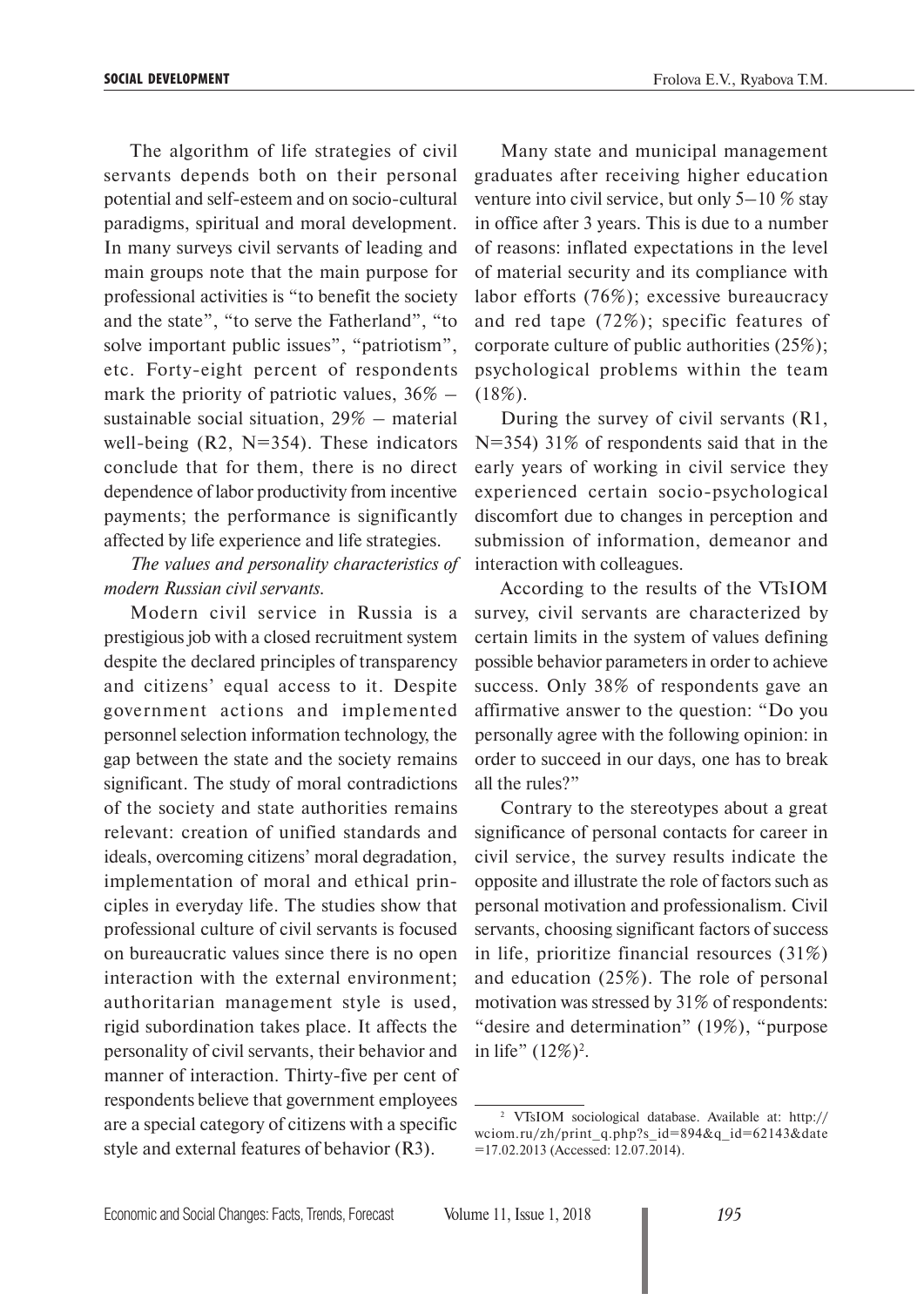In the system of socio-cultural values, the most important are characteristics of individual's life goals. The respondents were asked a question: "What would you like to achieve in your life?"; a number of options was offered to them in order to assess their significance. Considering the option "doing business", only a third of civil servants feel that they "already achieved what they wanted", but each fourth said they did not set such a life purpose<sup>3</sup>. Another option of a life purpose was "having an interesting job". Considering the categories of respondents who felt they have already achieved their goal include businessmen and entrepreneurs – the majority (74%) consider their work interesting. Similar results are typical for professionals with higher education. The results obtained for the group of civil servants (46%) are only identical to the category of low-skilled workers. Thus, each fifth civil servant is pessimistic considering that hardly ever will they be able to achieve their life goals; 12% claim they did not set the goal to have an interesting job, this share is 2 times higher than the average (this answer was chosen by only 6% of all respondents). Becoming wealthy is the goal for a half of respondents, while 25% of them think that it is unlikely, and 25% said "they have not yet achieved it, but it is likely"4 . More than one third of respondents do not set such life goals. Of course, achieving material well-being is a justified living strategy of any human; however, we are not talking about the parameters of a middle-class life, but about a very high level of life – "becoming a rich person". Thus, civil service is seen as a mechanism for achieving financial success; the

structure of needs of government officials is dominated by material values. It is interesting that "becoming famous" is not included in the life plans of the vast majority of respondents (69%), the share of government officials seeking wide public recognition is much higher. Only each second civil servant claims his life plan is not related to "becoming famous"<sup>5</sup>.

*Democratic principles in the system of value orientations*. Analysis of value paradigms revealed imbalances in the perception of democratic values. The respondents were asked a question: "What in your opinion is "democracy"?" The responses of state and municipal government officials differed from other socio-professional groups surveyed by VTsIOM in rather negative attitudes. The answer such as "freedom of speech, press, religion" was chosen by 47% of respondents in general and by only 22% of civil servants. Democracy is described as "economic prosperity" by each fourth respondent (24%) and by only each tenth government official. The survey results indicate that public authorities do not yet realize the "need" to develop democratic processes as they are not associated with positive trends in the minds of civil servants. According to the survey, it is possible to assume there is a contradiction between citizens' democratic demands and authoritarian trends in civil service due to specific features of value paradigms of its employees. Thus, the negative perception of democracy is characteristic of civil servants rather than of the general population. The answer "idle talk" was chosen by 22% of public servants, which is 14 p.p. above the average. The answer "anarchy and power vacuum" was chosen 10 times more often by government employees than by the respondents in general:

<sup>3</sup> VTsIOM sociological database. Available at: http:// wciom.ru/zh/print\_q.php?s\_id=925&q\_id=63927&date =01.09.2013 (Accessed: 11.07.2014).

<sup>4</sup> VTsIOM sociological database. Available at: http:// wciom.ru/zh/print\_q.php?s\_id=925&q\_id=63920&date =01.09.2013 (Accessed: 12.07.2014).

<sup>5</sup> VTsIOM sociological database. Available at: http:// wciom.ru/zh/print\_q.php?s\_id=925&q\_id=63922&date =01.09.2013 (Accessed: 12.07.2014).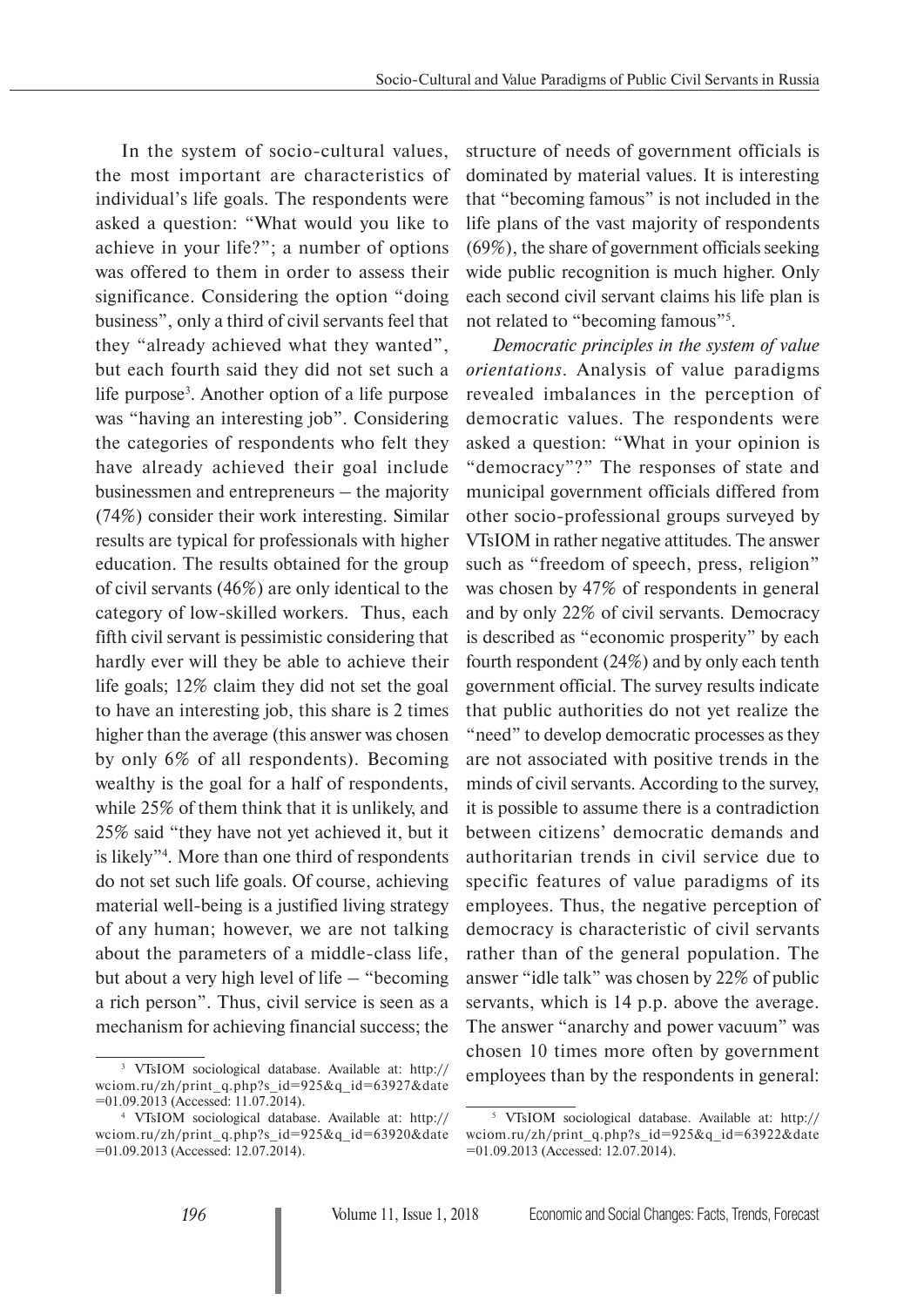each third civil servant (33%) chose this answer. Such results can be explained by several factors:

1. Lack of information, contradictory views about the nature of democracy due to the experience and specific perception of Russia's historical peculiarities, when in 1990–s democratic transformations were associated with prevalence of corruption.

2. Lack of willingness to cooperate with the civil society among Russian government officials, which implies openness and accountability. In addition, modern civil servants are not fully skilled and competent to effectively interact with the institutions of the civil society, which is determined by lack of democratic traditions in the Russian society [19].

**Discussion.** According to Zh.T. Toshchenko, "demagoguery has led to the fact that the word "democracy" became even dirtier than the word "communism" for people. It is manifested, first of all, in unjustified and often irresponsible allegations. On the one hand, government's commitment to democratic principles is observed, on the other hand, simulation of activities to support freedom of speech, autonomy of local government, discredit of the phenomenon of multi-party system" [20].

The country's sustainable socio-economic development is largely determined by efficient management activity organically linked to human resources in civil service. High correlation of the level of efficiency of decisions and conditions, the quality of life of a large number of individuals put high demands on the personnel in civil service.

On the one hand, in the Russian society there is currently a contradiction between the goals and objectives of civil service, its social relevance and applied nature, on the other

hand, the population's increasing dissatisfaction and distrust of it.

Reluctance of the Russian society and, first and foremost, its government to form and develop real democratic practices is expressed in the declaration of "new", "special" forms of democracy in Russia, such as "sovereign democracy", "supercontrollable democracy" etc. Russian society popularizes conservative, statist concepts; actively replicates ideas about malicious influence of democratic values on the society; emphasizes the priority of the state over private institutions. The democratic inversion is related to the peculiarities of the Russian mentality, firstly, among the representatives of the older generation. The Soviet ideology has left a mark on the formation of their value orientations. Underdeveloped civil society during that period was manifested in lack of democratic values such as: trust in the civil society, proclamation and pursuit of a free independent personality, which is emphasized by Western countries. In the Soviet society, however, the Soviet ideology formed its own specific values: patriotism, collectivism, readiness to sacrifice, and predominance of public interests over private ones [21]. In line with these values, the idea of priority of an individual, government's accountability to its citizens, institutions of the civil society, appears to be entirely alien.

As a consequence, the main determinants defining the content of social justice in Russians' value perceptions are the principles of the statist doctrine based on priority of the state over an individual. Analysis of the sociogroup differences in perception of justice, according to the survey conducted by VTsIOM, indicates the following patterns: the idea of state regulation is supported, firstly, by military personnel (73%), state and municipal officials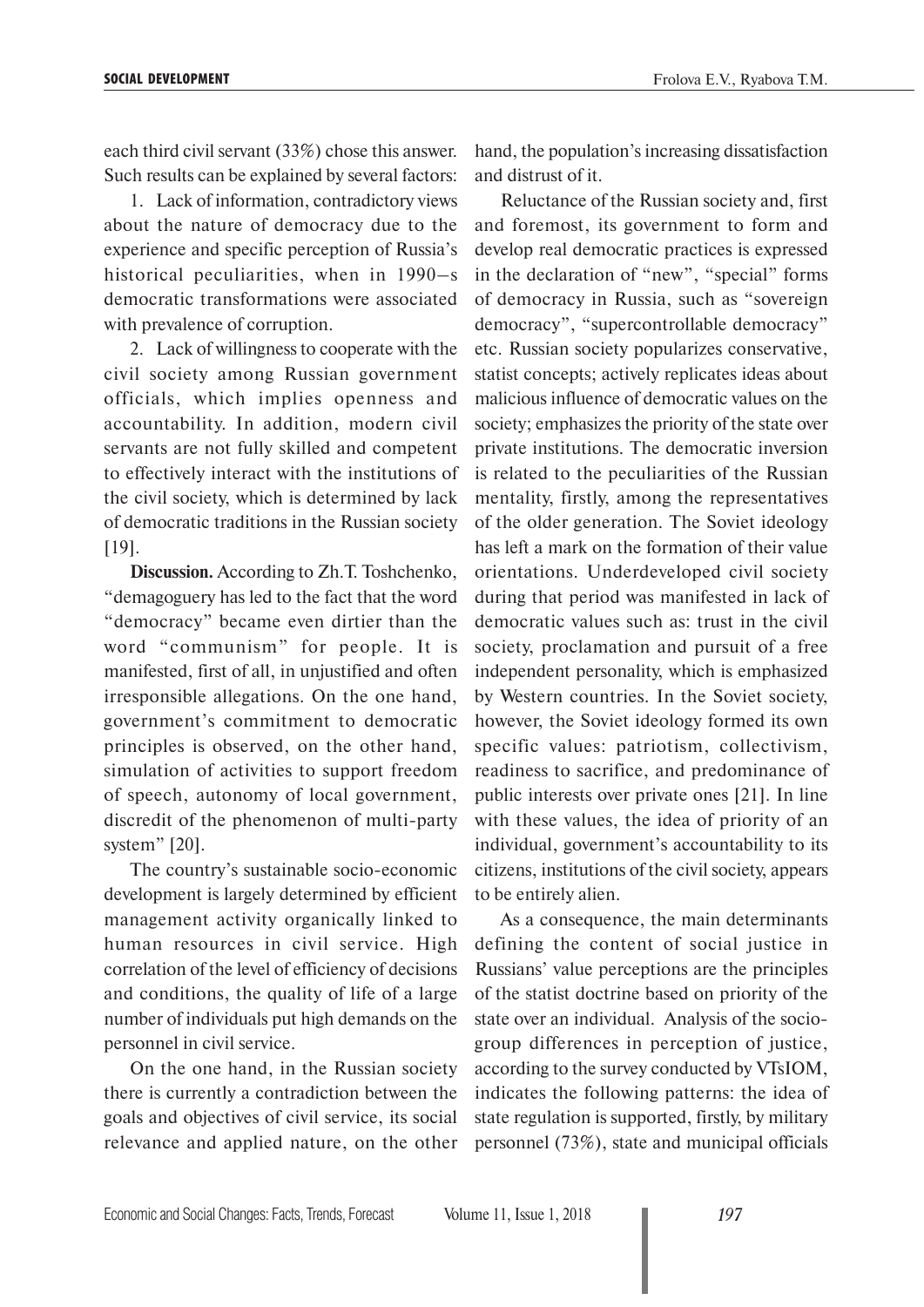(64%), to a lesser extent by businessmen and entrepreneurs (45%). State and municipal officials act as a conservative social group and support tighter control functions of the state (58%). Only each tenth respondent among state and municipal officials claimed that strengthening state control over the media would now be to the detriment of Russia<sup>6</sup>.

The inclusion of tools forming moral values and ethical principles of behavior, which would form a new image of a civil servant, new internal moral principles of behavior, in the professional development of an employee will help convert modern civil service into highly moral one: with a special understanding of the role of service to the Fatherland. The transformation of modern civil service from the standpoint of improving its moral aspect will create a positive image of this institution, reduce the level of corruption within the government, ensure the efficiency of public employees focused on serving the society, which in turn will improve the population's welfare and ensure the state's socio-economic development.

**Conclusions.** Analysis of the socio-cultural and value paradigms of civil servants revealed a number of common issues. In the system of their life goals, a significant part is occupied by material interests; according to respondents' opinions, their activities are not related to categories such as "favorite activity" or "interesting work". However, civil servants pursuing leading and main groups of positions note the importance of their work from the point of view of benefit to the society and the Fatherland.

Analysis of the research results revealed a contradiction between the life strategies of civils servants, their position in the society and their workplace. After two or three years of working labor efficiency of government employees begins to decline, their interest in professional activity subsides. The research also made it possible to assume that the routine nature of work of modern civil service does not live up to the expectations of employees who even political activities and state administration. This is the conclusion we came to when analyzing the needs of public servants in public recognition ("becoming famous", "being among the elite"). Another significant issue is the distortion of professional culture of civil servants focused on bureaucratic values since there is no open interaction between the external environment; the managers use the authoritarian management style; tough subordination takes place.

Another issue is the contradiction between the citizens' increasing needs for democratization of civil service (primarily among the representatives of the younger and middle generation) and authoritarian trends in public administration. Democratic principles are declarative and are not supported by modern civil servants; this acts as a limiting factor to the development of civil initiatives and the formation of the system of public control over the activities of government authorities.

Thus, it is advisable to begin socioeconomic transformations in the country, region, or settlement with the mobilization of intellectual, cultural, moral, and professional potential of civil service. The identified value issues of modern civil servants emphasize the importance of accounting and including the mechanisms and technology of formation of morality and moral values among government employees into the concept of civil service reformation and modernization.

<sup>6</sup> VTsIOM sociological database. Available at: http:// wciom.ru/zh/print\_q.php?s\_id=706&q\_id=51051&date =09.01.2011 (Accessed: 12.07.2014).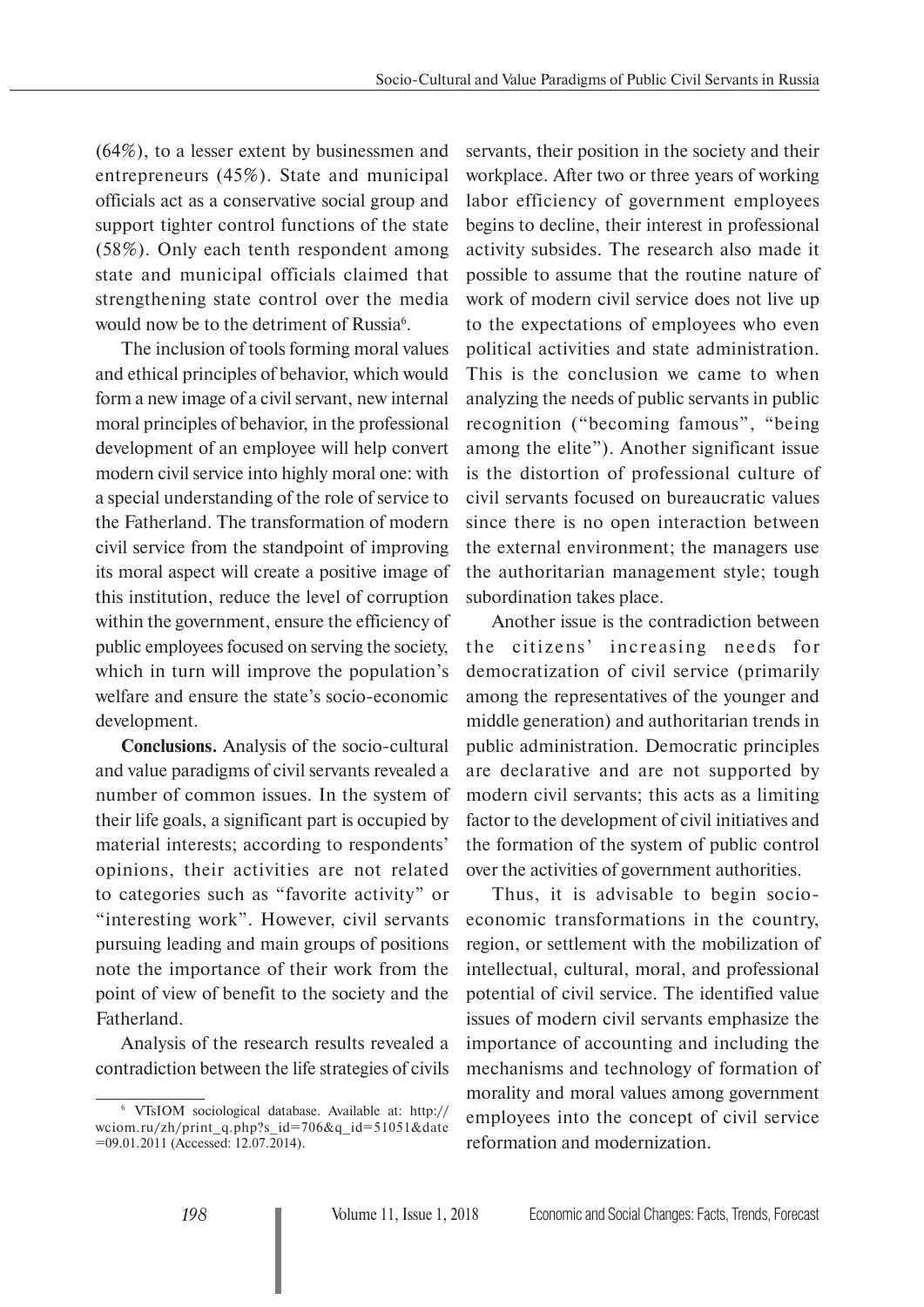The main steps towards resolving the specified issues are: training and workshops promoting ethical standards within the framework of activities aimed to prevent corruption; consideration of socio-cultural and value paradigms in selecting candidates for vacant positions in civil service; modernization of the personnel policy, individual approach of the country and its regions.

to developing career paths of civil servants. Exclusion of corruption, high level of responsibility and priorities of public interest in activities of government employees are priority determinants of management efficiency, citizens' increasing welfare and improving socio-economic indicators of the development

### **References**

- 1. Frolova E.V., Ryabova T.M., Rogach O.V. Bureaucrat image in Russia. *Journal of Advanced Research in Law and Economics*, 2017, vol. 8, no. 3 (25). DOI: https://doi.org/10.14505/jarle
- 2. Shpakovskii Yu.G., Chistov A.A. Foreign experience of corruption control in the system "power-business". *Putevoditel' predprinimatelya. Nauchno-prakticheskoe izdanie: sb. nauch. trudov. Vypusk 1* [Entrepreneur's guide. Scientific and practical edition: collection of scientific works. Issue 1]*.* Scientific editing by L.A. Bulochnikova. Moscow: Rossiiskaya akademiya predprinimatel'stva; Agentstvo pechati "Nauka i obrazovanie", 2008. Pp. 232-239. (In Russian).
- 3. Pyper R., Burnham J. The British Civil Service: Perspectives on 'Decline' and 'Modernisation'. *The British Journal of Politics and International Relations,* 2010, vol. 13, no. 2, pp. 189-205.
- 4. Magbadelo J. O. Reforming Nigeria's Federal Civil Service: Problems and Prospects. *India Quarterly,* 2016, vol. 72, no. 1, pp. 75-92.
- 5. Matei L., Matei A., Lazar C.G. Public service performance and good administration. Socio economic empirical evaluations. *Procedia Economics and Finance,* 2016, pp. 335-338.
- 6. Schraeder M., Tears R., Jordan M. Organizational culture in public sector organizations: Promoting change through training and leading by example. *The Leadership & Organization Development Journal*, 2005, pp. 492-502.
- 7. Harrison G.L., Baird K.M. The organizational culture of public sector organizations in Australia. *Australian Journal of Management*, 2015, vol. 40 no. 4, pp. 613-629. Available at: https://doi.org/10.1177/0312896214529440
- 8. Matei A., Matei L. Instructional design for administrative sciences. A case study for civil servants training. *Procedia - Social and Behavioral Sciences*, 2014, pp. 1930-1933
- 9. Pratama A.P., Ghazali A., Putranto N.A.R., Iswari K.R., Wisesa A., Febriansyah H. Civil Servants' Competence in Indonesia: Suggestions for Future Research in the Context of Business. *Procedia – Social and Behavioral Sciences*, 2015, pp. 371-377.
- 10. Fragkou P. Training Civil Servants to ERMIS IT system for the purposes of Directive 2006/123/EC. *Procedia – Social and Behavioral Sciences*, 2013, pp. 430-437.
- 11. Kucherov D.G., Pikuleva O.A. The public civil service branding in Russia. *Voprosy gosudarstvennogo i munitsipal'nogo upravleniya=Public administration issues,* 2015, no. 4, pp. 65-78. (In Russian).
- 12. Obolonskii A.V. Ethics and responsibility in the public administration. *Voprosy gosudarstvennogo i munitsipal'nogo upravleniya=Public administration issues,* 2015, no. 1, pp. 7-32. (In Russian).
- 13. Kozyrev A.A., Goryacheva D.A. Value orientations of civil servants: the gender dimension. *Upravlencheskoe konsul'tirovanie=Administrative consulting,* 2015, no. 9, pp. 8-19. (In Russian).
- 14. Lukanina Yu.R., Eremina E.V. Factors in building citizens' trust in the socio-professional group of civil servants. *Sotsium i zhiznennoe prostranstvo lichnosti (mezhdistsiplinarnye aspekty): sbornik statei VI Mezhdunarodnoi*